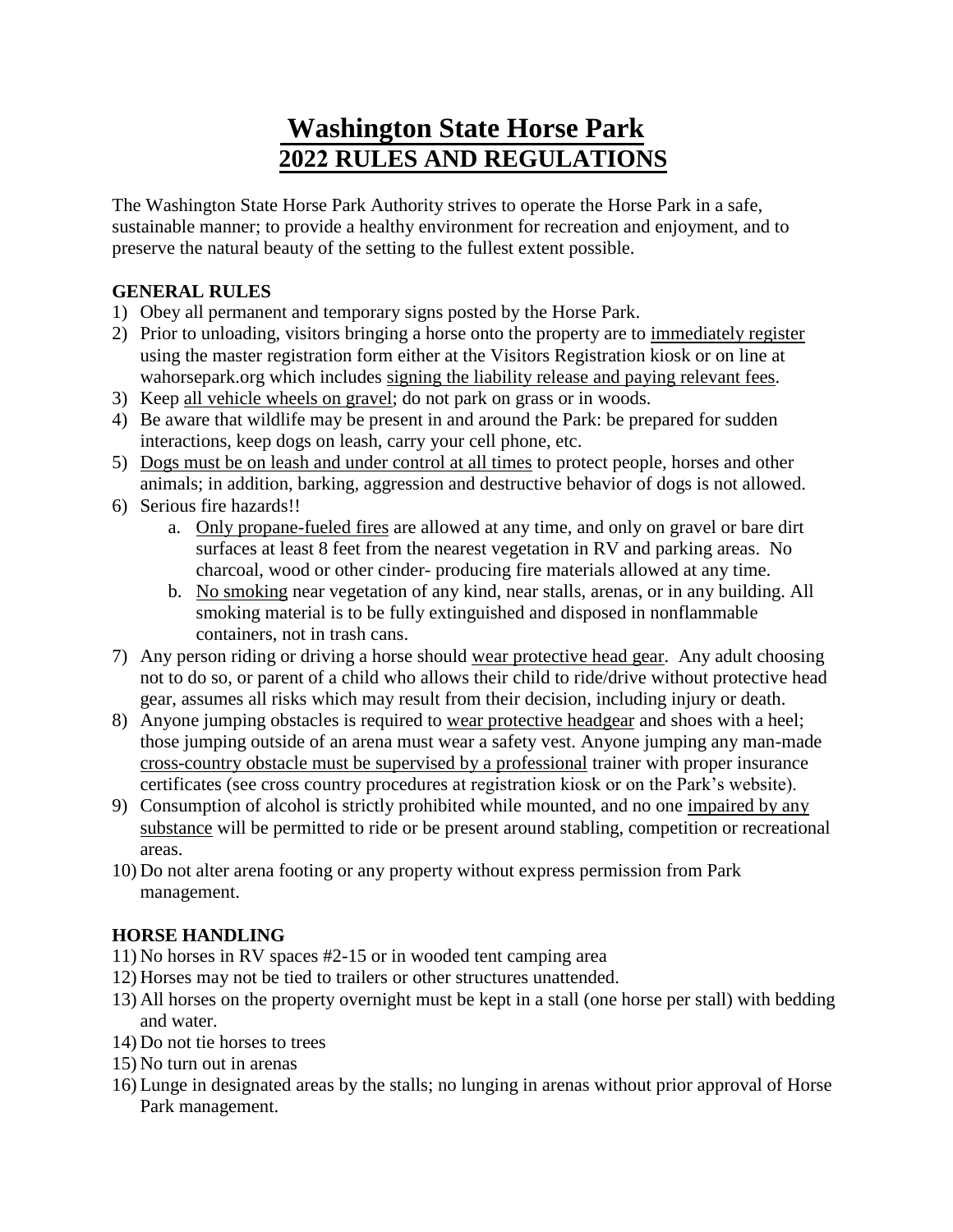### **TRAILS**

- 17) Stay on designated pathways and trails; do not forge new paths or disturb the undeveloped ground and vegetation that comprise the Horse Park's fragile woodland ecosystem.
- 18) No motorized vehicles or horse-drawn carriages on trails, including dirt roads, except as authorized by Park management.
- 19) Be aware that wildlife may be present in and around the Park: be prepared for sudden interactions, keep dogs on leash, carry your cell phone on trails, etc.
- 20) Although not required, it's a good idea to take a powered-up cell phone with you on the trails.

### **OTHER VEHICLE & PARKING RULES**

- 21) All vehicles (including cars, trucks, trailers, vans, motor homes, RVs and golf carts) must be parked in designated areas and not on or in vegetation.
- 22) Any vehicle parked in numbered RV spaces supplied with utility services is required to pay for a hook-up space, whether plugged into utilities or not.
- 23) Only licensed persons may operate a motorized vehicle on Horse Park grounds.

## **COVID-19 PANDEMIC RULES**

- 24) All users of the Horse Park and its facilities understand and acknowledge being informed that during the COVID-19 pandemic emergency, the Horse Park will comply with all regulations imposed by the State of Washington Department of Health and/or the Kittitas County Department of Health. These regulations may require Horse Park users to refrain from certain activities within the Horse Park. Each user of the Horse Park facilities agrees to comply with such rules and regulations implemented to prevent the spread of COVID-19. If a user is not complying, he/she agrees to leave the Horse Park property at the request of the Horse Park.
- 25) All users of the Horse Park agree they will cease using its facilities and will leave the property if any of the following occur:
	- a. The user feels sick with fever, cough or difficulty breathing.
	- b. The user has been exposed to a person with a confirmed COVID-19 case; then, in that event, the Horse Park user will not return to the Horse Park or use its facilities until the user has self-isolated consistent with applicable health department guidelines.
	- c. The Kittitas County Public Health Department has required the Horse Park user to self-quarantine.
- 26) Each Horse Park user agrees to do the following while at the Horse Park and using its facilities:
	- a. To cover their mouth and nose with some type of mask, bandana or handkerchief when in close proximity to others while at the Horse Park, except while mounted.
	- b. Maintain at least a 6-foot distance from other people not in your immediate household.
	- c. Wash hands with soap and water or use hand sanitizer after visits to high-traffic areas or upon leaving and returning to the Horse Park.
	- d. Not shake hands with anyone.
	- e. Use their sleeve to cover their mouth/nose when coughing or sneezing.